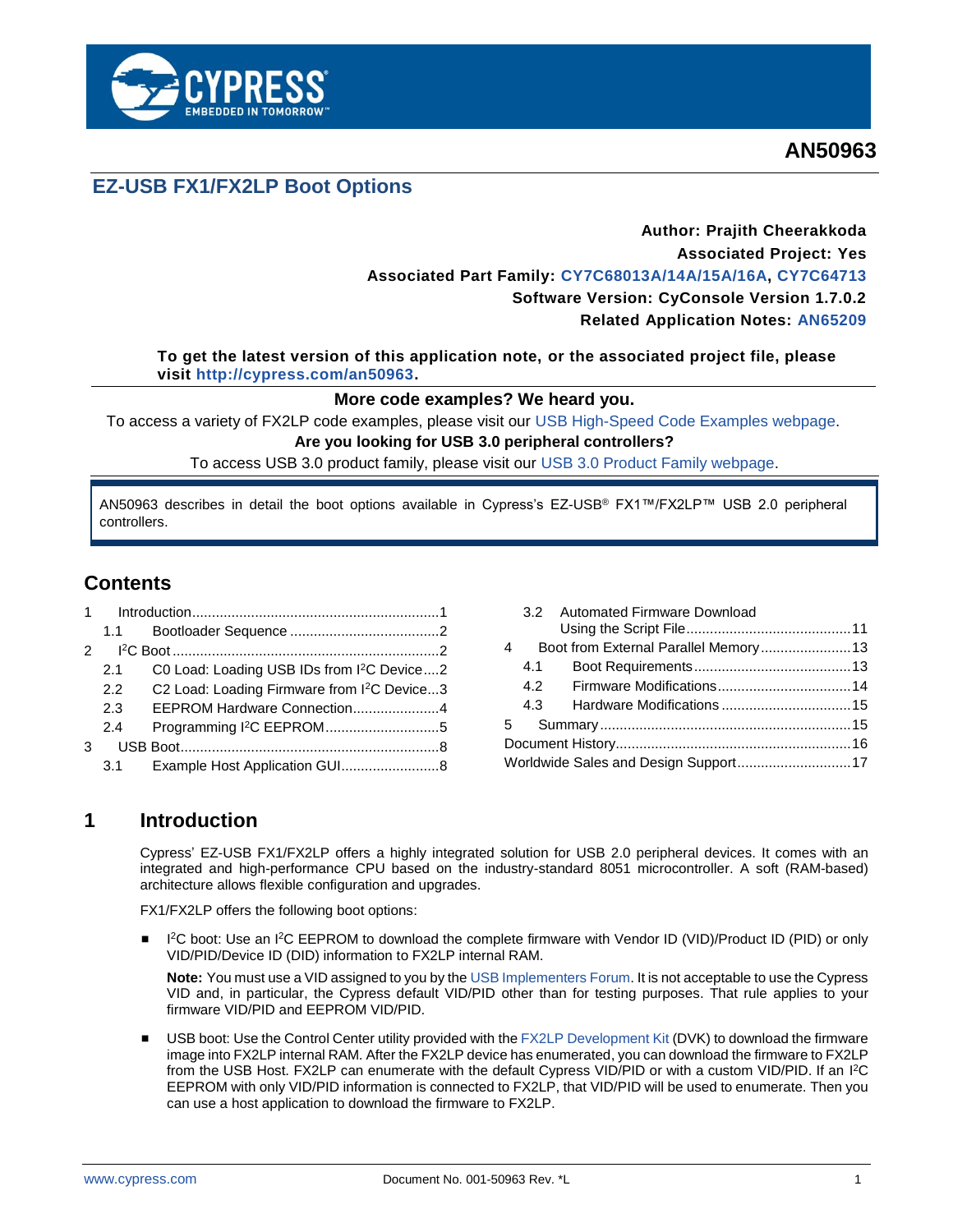

Boot from external parallel memory: The EZ-USB FX2LP/FX1 chip executes the firmware from an external parallel memory connected to the address/data bus. Only 128-pin EZ-USB parts allow you to add off-chip data and program memory—100-pin and 56-pin EZ-USB chips do not support external parallel memory.

The EZ-USB FX2LP device (CY7C68013A/14A/15A/16A) supports both full- and high-speed modes. The EZ-USB FX1 device (CY7C64713) supports only the full-speed mode. The FX1/FX2LP CPU is an enhanced 8051 with fast execution and added features.

**Note:** In this application note, features described for FX2LP also apply to FX1, unless otherwise noted.

### <span id="page-1-0"></span>**1.1 Bootloader Sequence**

After reset, the FX2LP bootloader takes the following steps to select the boot option.

- 1. If no off-chip memory (either on the I<sup>2</sup>C bus or on the parallel address/data bus) is connected to the EZ-USB, it enumerates as the default USB Device, with descriptors and VID/PID/DID supplied by hardwired internal logic.
- 2. If an EEPROM containing custom VID/PID/DID values is attached to the EZ-USB I<sup>2</sup>C bus, EZ-USB also enumerates as the default USB Device, but it substitutes the VID/PID/DID values from the EEPROM for its internal values.
- 3. If an EEPROM containing EZ-USB firmware is attached to the I<sup>2</sup>C bus, the firmware is automatically loaded from the EEPROM into the EZ-USB on-chip RAM. Then the CPU is taken out of reset to execute the bootloaded code.
- 4. EZ-USB begins executing the firmware from the off-chip memory if the following three conditions are present:
	- Flash, EEPROM, or other memory is attached to the address/data bus (128-pin package only).
	- A properly formatted EEPROM meeting the previous requirements is not present.
	- The EA (External Access) pin is tied high (indicating that EZ-USB starts code execution at 0x0000 from off-chip memory).

ReNumeration is an important concept related to FX2LP boot. After the default USB Device enumerates and the USB Host downloads the firmware and descriptor tables to EZ-USB, it begins executing the downloaded code. This code execution electrically simulates a physical disconnect/connect from the USB Device and causes EZ-USB to enumerate again as a second device, this time taking on the USB personality defined by the downloaded code and descriptors. This patented secondary enumeration process is called "ReNumeration."

Th[e EZ-USB Technical Reference Manual](http://www.cypress.com/?rID=38232) (TRM), chapter 3, "Enumeration and ReNumeration," describes the FX2LP boot sequence in greater detail.

#### <span id="page-1-1"></span>**2 I <sup>2</sup>C Boot**

Use an I<sup>2</sup>C interface to download the firmware or VID/PID/DID information to FX2LP. If an EEPROM containing FX2LP firmware or VID/PID/DID information is attached to the I<sup>2</sup>C bus, it is automatically loaded from the EEPROM to FX2LP. If it is firmware, it is loaded to on-chip RAM. Then the CPU is taken out of reset to execute the bootloaded code. There are two types of loads through the I<sup>2</sup>C bus. Refer to the [TRM,](http://www.cypress.com/?rID=38232) section 3.2, "EZ-USB Startup Modes," for more details.

### <span id="page-1-3"></span><span id="page-1-2"></span>**2.1 C0 Load: Loading USB IDs from I<sup>2</sup>C Device**

At power-on reset, if the FX2LP device detects an EEPROM connected to its I<sup>2</sup>C bus with the value 0xC0 at address 0, EZ-USB automatically copies the VID, PID, and DID from the EEPROM into internal storage. [Table 1](#page-1-3) shows the format of data for a C0 Load.

| <b>EEPROM Address</b> | <b>Contents</b>    |
|-----------------------|--------------------|
|                       | 0xC0               |
|                       | Vendor ID (VID) L  |
|                       | Vendor ID (VID) H  |
|                       | Product ID (PID) L |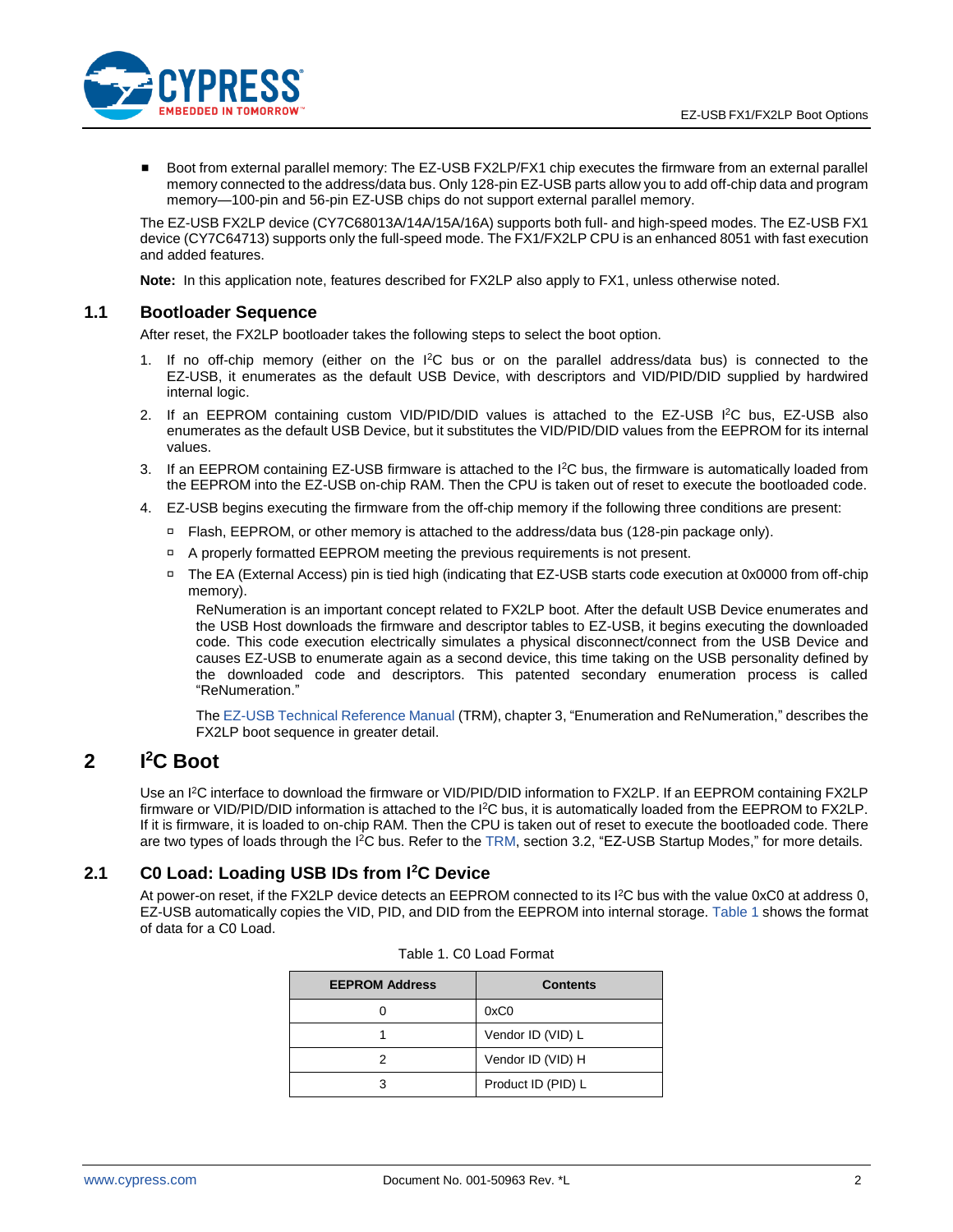

| <b>EEPROM Address</b> | <b>Contents</b>           |
|-----------------------|---------------------------|
|                       | Product ID (PID) H        |
|                       | Device ID(DID) L          |
|                       | Device ID(DID) H          |
|                       | <b>Configuration Byte</b> |

The eighth EEPROM byte contains configuration bits that control the following:

- I<sup>2</sup>C bus speed: Default is 100 kHz.
- Disconnect state: Default is for EZ-USB to come out of reset connected to USB.

The [TRM,](http://www.cypress.com/?id=193&rtID=117) section 3.4.2, "Serial EEPROM Present, First Byte is 0xC0," contains a full description of the configuration bits.

FX2LP then supplies the EEPROM bytes to the host as part of its response to the host's Get Descriptor-Device request. These six bytes replace only the VID/PID/DID bytes in the default USB Device descriptor. This causes a host driver matched to the VID/PID/DID values in the EEPROM to be loaded by the host OS.

#### <span id="page-2-0"></span>**2.2 C2 Load: Loading Firmware from I<sup>2</sup>C Device**

At power-on reset, if the FX2LP detects an EEPROM connected to its I<sup>2</sup>C bus with the value 0xC2 at address 0, it downloads the firmware from the EEPROM. [Table 2](#page-2-1) shows the EEPROM image format for C2 load. Compared to C0 load, C2 load eliminates the need to download the firmware from the USB Host.

**Note:** The [TRM,](http://www.cypress.com/?rID=38232) section 3.4.3, "Serial EEPROM Present, First Byte is 0xC2," contains a full description of the configuration bits.

Cypress provides host application utilities, called CyConsole and Control Center. Use either one to program the EEPROM during development. For Linux developers, a host application is available in the [FX3 SDK for Linux.](http://www.cypress.com/?rID=57990)

<span id="page-2-1"></span>FX2LP interprets the format shown in [Table 2;](#page-2-1) it decodes the format and downloads it to the appropriate memory locations. The Hex2bix utility can be used to generate the EEPROM image for C2 load. For more information on the Hex2bix utility, see the *readme.txt* file at *C:\Cypress\USB\CY3684\_EZ-USB\_FX2LP\_DVK\1.1\Utilities\Hex2Bix* after installing th[e FX2LP DVK.](http://www.cypress.com/?id=193&rtID=110)

| <b>EEPROM Address</b> | <b>Contents</b>           |
|-----------------------|---------------------------|
| 0                     | 0xC2                      |
| 1                     | Vendor ID (VID) L         |
| 2                     | Vendor ID (VID) H         |
| 3                     | Product ID (PID) L        |
| 4                     | Product ID (PID) H        |
| 5                     | Device ID(DID) L          |
| 6                     | Device ID(DID) H          |
| $\overline{7}$        | <b>Configuration Byte</b> |
| 8                     | Length H                  |
| 9                     | Length L                  |
| 10                    | <b>Start Address H</b>    |
| 11                    | Start Address L           |
|                       | Data Block                |
|                       |                           |
|                       | Length H                  |

| Table 2. C2 Load Format |  |  |  |
|-------------------------|--|--|--|
|-------------------------|--|--|--|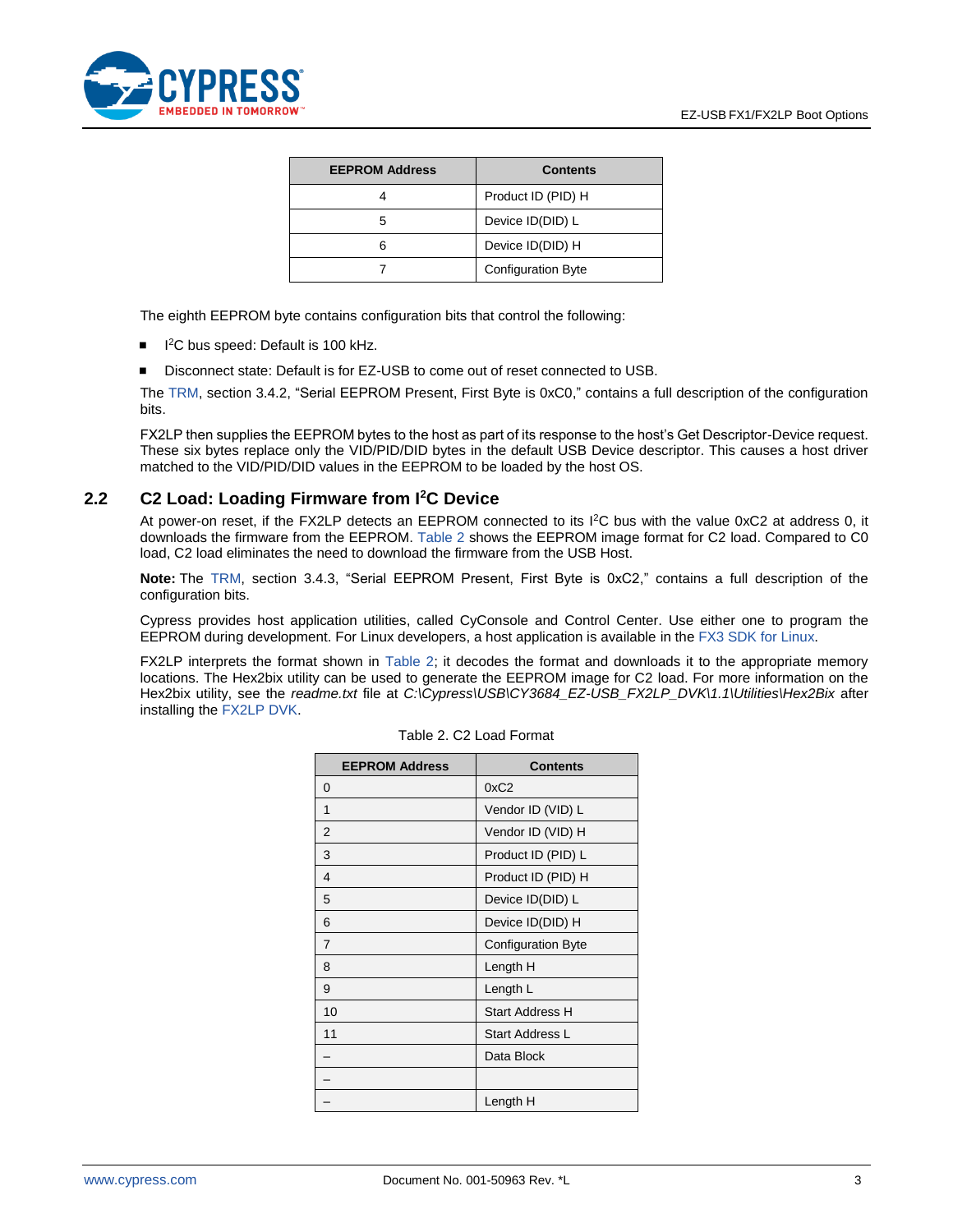

| <b>EEPROM Address</b> | <b>Contents</b>        |
|-----------------------|------------------------|
|                       | Length L               |
|                       | <b>Start Address H</b> |
|                       | <b>Start Address L</b> |
|                       | Data Block             |
|                       |                        |
|                       | 0x80                   |
|                       | 0x01                   |
|                       | 0XE6                   |
|                       | 0x00                   |
| Last                  | 00000000               |

EZ-USB uses the EEPROM address pins A2, A1, and A0 to determine whether it is connected to a small EEPROM or large EEPROM. Single-byte-address EEPROMs (small EEPROMs) must be strapped to address 000, while doublebyte-address EEPROMs (large EEPROMs) must be strapped to address 001. Generally, a double-byte-addressed EEPROM is used for C2 load. See Section 13.6, "EEPROM Boot Loader" of the Technical Reference Manual (TRM) for further details on how the EZ-USB device determines if it is connected to small or large EEPROM.

**Note:** Although FX2LP can perform C2 load from EEPROMs as large as 64 KB, code can be downloaded only to onchip RAM (16 KB) by the hardware bootloader. Using a bootloader, the firmware allows you to download to external RAM through a two-stage bootload. The Hex2bix utility has the bootloader embedded and can be invoked using the -e option. The -e option is used to create a file for the external RAM in IIC format.

A schematic of th[e DVK](http://www.cypress.com/?id=193&rtID=110) shows a sample EEPROM connection to FX2LP. The parts used for large and small EEPROMs are the 24LC128-I/P and 24LC00/P, respectively.

### <span id="page-3-0"></span>**2.3 EEPROM Hardware Connection**

[Figure 1](#page-3-1) and [Figure 2](#page-4-1) show connection diagrams for C0 load and C2 load, respectively.

An external pull-up resistor is required on both the SCL and the SDA lines. The recommended value is 2.2 kΩ. To make the connection, take the following steps:

- Ensure that the pull-up resistor is on the FX2LP side of the connection.
- Enable the SDA pin to be disconnected from FX2LP by adding a switch or jumper. This disables the EEPROM boot so that the EEPROM can be programmed in-system.

<span id="page-3-1"></span>For C0 load, use the EEPROM address pins A2, A1, and A0 to indicate that the EEPROM is single-byte addressed (000).



Figure 1. EEPROM Connections for C0 Load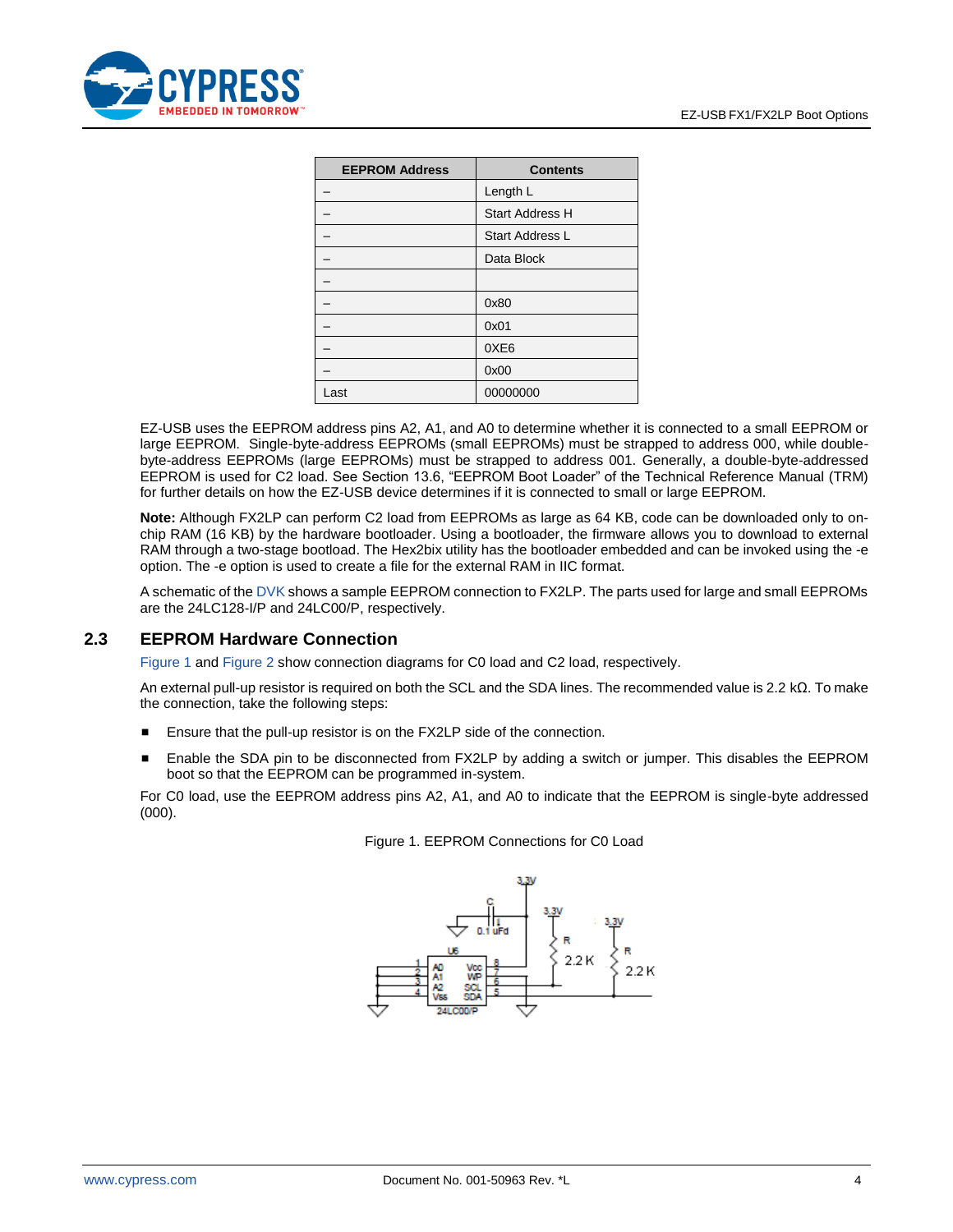<span id="page-4-1"></span>

#### <span id="page-4-2"></span>Figure 2. EEPROM Connections for C2 Load



### <span id="page-4-0"></span>**2.4 Programming I<sup>2</sup>C EEPROM**

There are two options for programming the EEPROM. Preprogram it and drop it into the system, or program it in-system using Control Center. The following steps demonstrate how to perform C0 load in the FX2LP DVK using Control Center:

- 1. Power on the FX2LP DVK board without the EEPROM connected, so that the part can enumerate with the default Cypress VID/PID. The device needs to be bound to *CyUSB3.sys* for access through Control Center. Refer to the "Matching Devices to Driver" section of the [CyUSB3.sys Programmer's Reference.](http://www.cypress.com/index.cfm?docID=45919)
- 2. After the board enumerates, set switch SW2 on the DVK to "EEPROM" and SW1 to "small EEPROM."
- 3. Open Control Center and navigate to the DVK firmware example Vend\_ax in *C:\Cypress\USB\CY3684\_EZ-USB\_FX2LP\_DVK\1.1\Firmware\Vend\_ax* (may vary based on installation) and click Open. This downloads the *Vend\_Ax.hex* file into the FX2LP internal RAM. For programming FX2LP using Control Center, refer to the *CyControlCenter.pdf* file at *C:\Cypress\USB\CY3684\_EZ-USB\_FX2LP\_DVK\1.1\Windows Applications\Application Source files\c\_sharp* (after installing FX2LP DVK).
- 4. Select "Control endpoint (0x00)," enter "0xA2" into the **Req Code** field, enter "0x0000" into the **wValue** and **wIndex** fields, select "Out" for **Direction,** and select "Vendor" as the **Req type** and "Device" as the **Target.** Finally, enter the VID/PID combination into the **Data to send (Hex)** field, as shown in [Figure 3.](#page-5-0) [Table 3](#page-5-1) describes the bytes entered in the **Data to send** field of Control Center.
- 5. Click **Transfer Data**. A successful EEPROM upload is shown in [Figure 3.](#page-5-0)
- 6. To check the programmed VID/PID, unplug the device and then plug it back in. This time, the device will enumerate with the programmed VID/PID. Note that the DVK will renumerate in the Control Center utility only if it gets bound to the *CyUSB3.sys* driver. For example, passing 'C0 B4 04 04 10' makes it to enumerate as 'Cypress FX2LP Sample Device'.

Another way of doing a C0 load is with the **Small EEPROM** option in the Control Center utility. Open the utility, follow steps 1 and 2, click the **Program FX2** tab, and then select "small EEPROM*.***"** Browse to the IIC file, which contains the VID/PID information, and **Open** it. An example IIC file *small.iic* is provided along with the application note.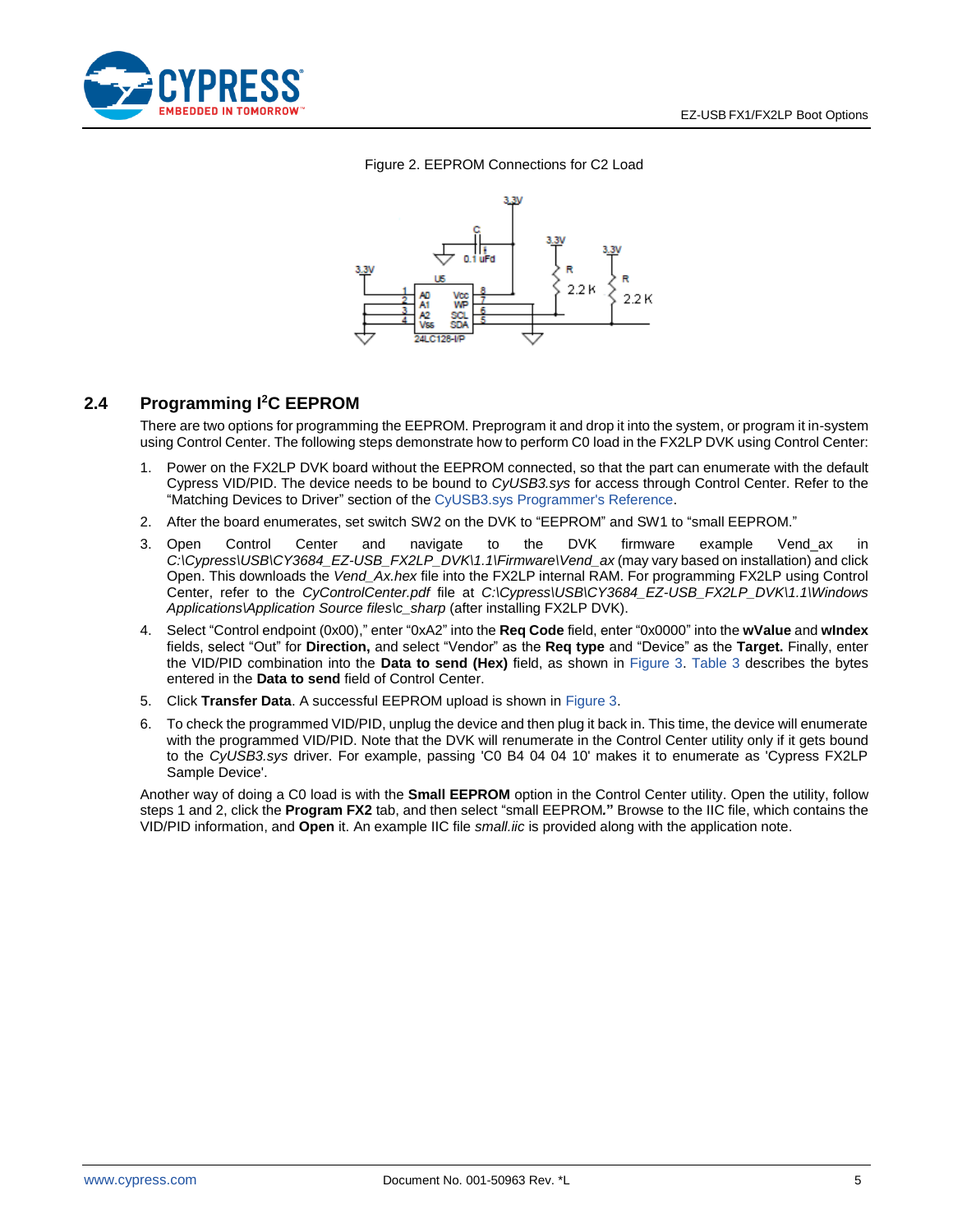

<span id="page-5-0"></span>

| USB Control Center                                     | $\times$                                                                                      |
|--------------------------------------------------------|-----------------------------------------------------------------------------------------------|
| Program FX2<br>File<br>Help                            |                                                                                               |
| <b>呼</b> 同同它 A 国 D Select Monitor Load Monitor         | URB Stat Abort Pipe Reset Pipe X 4 C 子                                                        |
| E- Cypress FX2LP No EEPROM Device<br>- Configuration 1 | Data Transfers Device Class Selection<br>Descriptor Info                                      |
| -- Control endpoint (0x00)<br>interface 0              | Text to send<br>Data to send (Hex)                                                            |
|                                                        | Am<br>CO B4 04 04 10                                                                          |
|                                                        | <b>Bytes to Transfer</b><br><b>PktMode</b><br>5                                               |
|                                                        | <b>Transfer File</b><br><b>Transfer Data</b><br>Clear Box                                     |
|                                                        | Req Type<br>Direction<br>Out ~<br>Vendor<br>Target<br>Device                                  |
|                                                        |                                                                                               |
|                                                        | Req Code   0xA2<br><b>0x0000</b><br><b>0x0000</b><br>wValue<br>windex<br>CONTROL OUT transfer |

Figure 3. EEPROM Program

<span id="page-5-1"></span>**Note:** The format of the data transferred should follow the C0 load format as in [Table 3.](#page-5-1)

#### Table 3. C0 Load Bytes

| <b>Byte Number</b> | <b>Parameter</b> | <b>Comment</b>               |
|--------------------|------------------|------------------------------|
| Byte 0             | C0               | Indicates valid small EEPROM |
| Byte 1             | VID L            | Lower byte of VID            |
| Byte 2             | VID H            | Upper byte of VID            |
| Byte 3             | PID L            | Lower byte of PID            |
| Byte 4             | PID H            | Upper byte of PID            |

The following steps demonstrate how to perform a C2 load in the FX2LP DVK using Control Center:

- 1. On the FX2LP DVK board, select "SW2-NO EEPROM" and connect a USB A-to-B cable from the J1 connector on the board to a Windows PC USB Host controller port. The EZ-USB device enumerates with the default VID/PID.
- 2. Before programming the EEPROM image file (.*iic*), select "SW2-EEPROM" and "SW1-LARGE EEPROM" as switch settings to select the large EEPROM U5 on board.
- 3. Open Control Center from Windows: **Start** > **All Programs** > **Cypress** > **Cypress USBSuite** > **Control Center** (see [Figure 4\)](#page-6-0). Observe that EZ-USB FX2LP is listed as "Cypress FX2LP No EEPROM Device."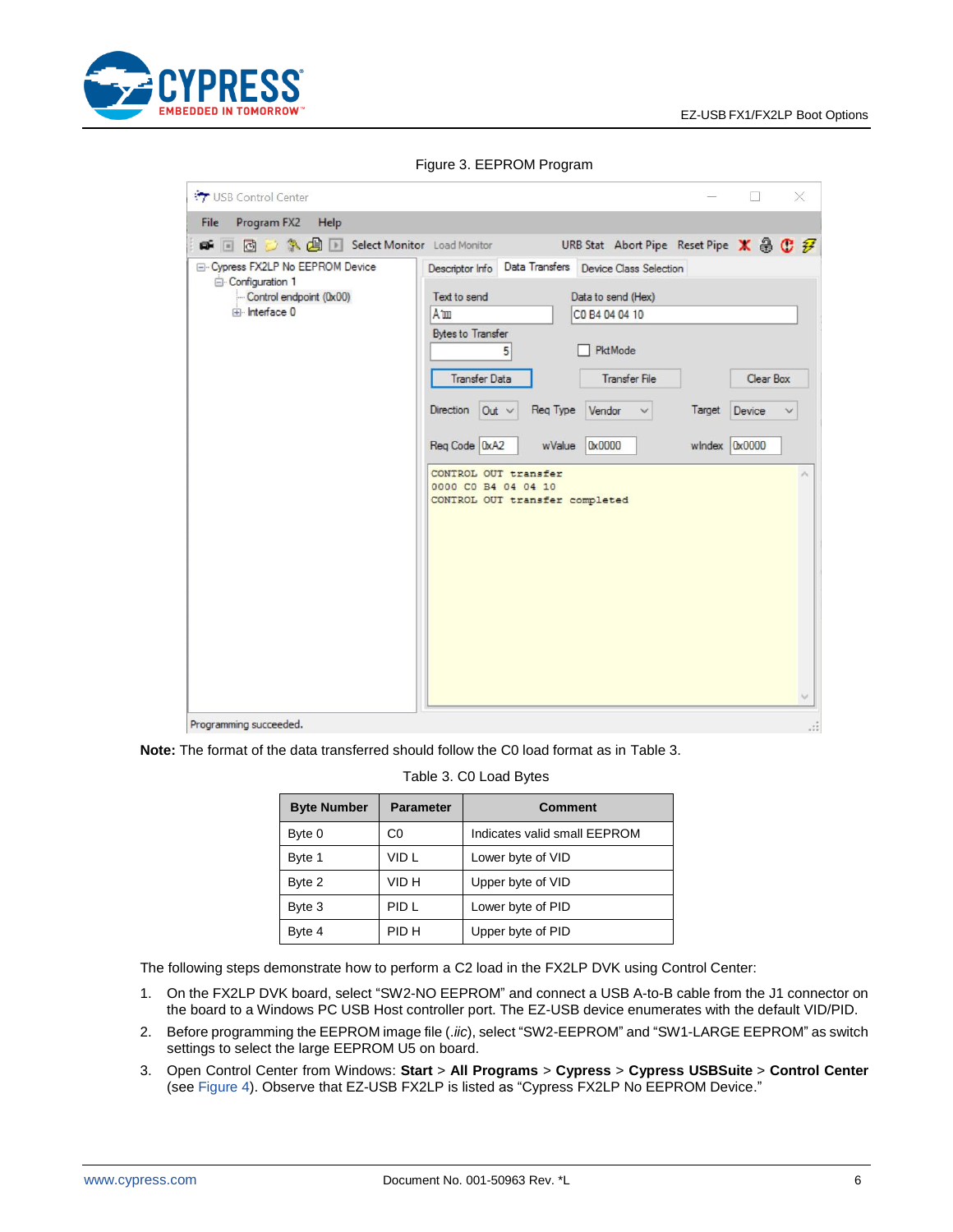

- 4. Choose **Program** > **FX2** > 64KB EEPROM in the EZ-USB interface window and browse to the project folder, as shown in Figure 4. Select the *bulkloop.iic* image at *C:\Cypress\USB\CY3684\_EZ*shown in [Figure 4.](#page-6-0) Select the *bulkloop.iic* image at *C:\Cypress\USB\CY3684\_EZ-USB\_FX2LP\_DVK\1.1\Firmware\Bulkloop* or the corresponding installation path.
- 5. Press RESET button S1. The device will enumerate with the new VID/PID and will prompt the driver. To access the device through Control Center for testing bulk loop operation, it needs to be bound to *CyUSB3.sys*. **Note:** Cypress has migrated from *CyUSB.sys* to *CyUSB3.sys* for FX1/FX2. Cypress has stopped supporting *CyUSB.sys*.

<span id="page-6-0"></span>

|             | USB Control Center   |              |                     | a B<br>$\mathbf{x}$                                                                                                                                                                                                                                                                                                                                                                                                                                                                                                                                                                                                          |
|-------------|----------------------|--------------|---------------------|------------------------------------------------------------------------------------------------------------------------------------------------------------------------------------------------------------------------------------------------------------------------------------------------------------------------------------------------------------------------------------------------------------------------------------------------------------------------------------------------------------------------------------------------------------------------------------------------------------------------------|
| <b>File</b> | Program              | Help         |                     |                                                                                                                                                                                                                                                                                                                                                                                                                                                                                                                                                                                                                              |
| œĤ          | FX <sub>2</sub><br>П | ٠            | <b>RAM</b>          | URB Stat Abort Pipe Reset Pipe $\mathbf{X} \oplus \mathbf{C}$ $\mathcal{F}$                                                                                                                                                                                                                                                                                                                                                                                                                                                                                                                                                  |
| El-Cyp      | FX3                  | $\mathbb{P}$ | <b>Small EEPROM</b> | tor Info<br>Data Transfers<br><b>Device Class Selection</b>                                                                                                                                                                                                                                                                                                                                                                                                                                                                                                                                                                  |
|             |                      |              | <b>64KB EEPROM</b>  | bБ<br>۸                                                                                                                                                                                                                                                                                                                                                                                                                                                                                                                                                                                                                      |
|             |                      |              | Halt                | FriendlyName="Cypress FX2LP No EEPROM Device"<br>$\overline{a}$<br>Manufacturer=""                                                                                                                                                                                                                                                                                                                                                                                                                                                                                                                                           |
|             |                      |              | Run                 | Product=""<br>SerialNumber=""                                                                                                                                                                                                                                                                                                                                                                                                                                                                                                                                                                                                |
|             |                      |              |                     | Configurations="1"<br>MaxPacketSize="64"<br>VendorID="04 B4"<br>ProductID="86 13"<br>Class="FFh"<br>SubClass="FFh"<br>Protocol="FFh"<br>BcdDevice="A0 01"<br>BcdUSB="02 00"<br><configuration><br/>Configuration="0"<br/>Configuration Value="1"<br/>Attributes="80h"<br/>Interfaces="1"<br/>DescriptorType="2"<br/>DescriptorLength="9"<br/>TotalLength="171"<br/>MaxPower="50"<br/><interface><br/>Interface="0"<br/>InterfaceNumber="0"<br/>AltSetting="0"<br/>Class="FFh"<br/>Subclass="FFh"<br/>Protocol="255"<br/>Endpoints="0"<br/>DescriptorType="4"<br/>DescriptorLength="9"<br/></interface><br/>ш</configuration> |

Figure 4. C2 Load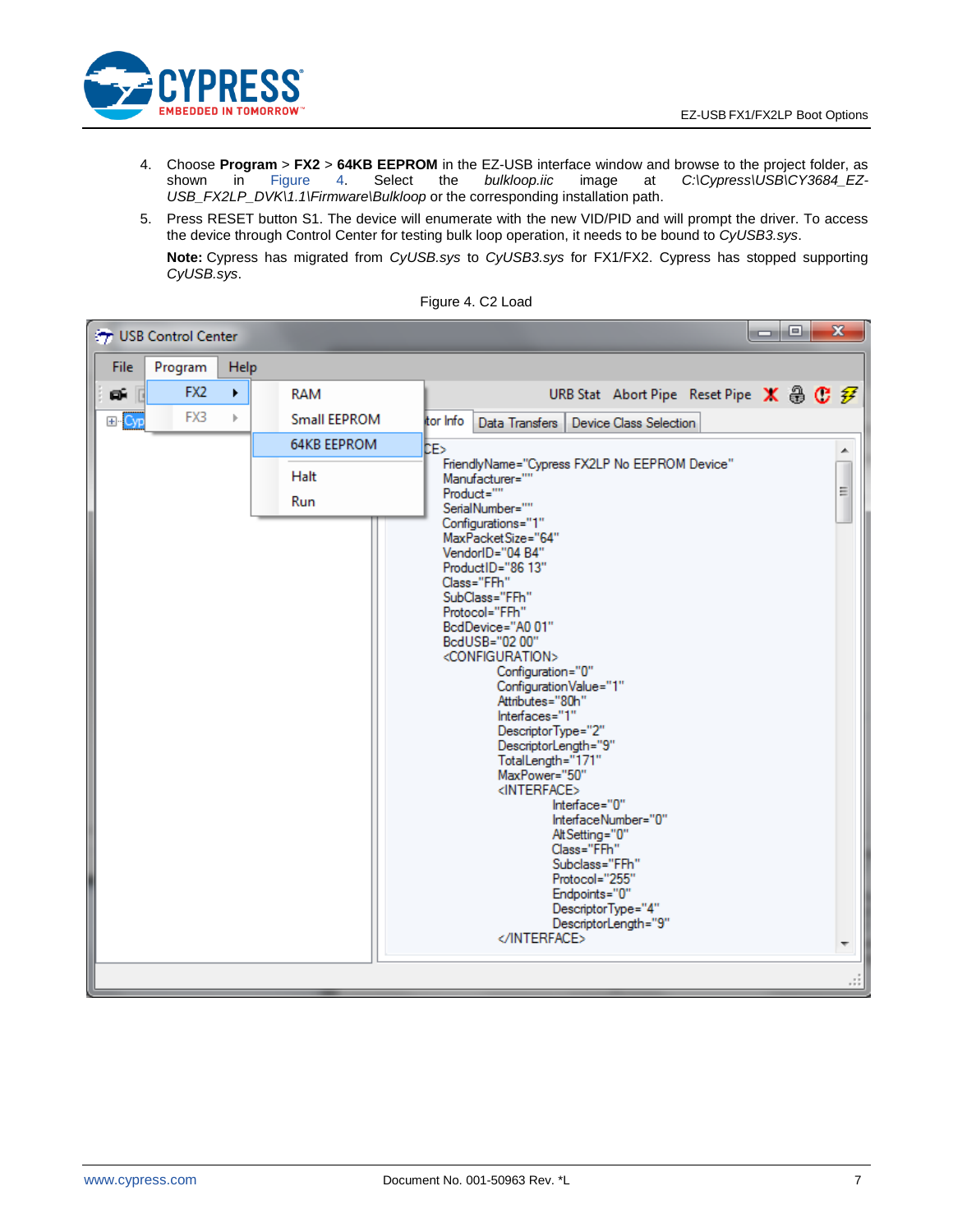

## <span id="page-7-0"></span>**3 USB Boot**

A host application can use vendor commands to download the firmware to FX2LP. The USB endpoint zero protocol provides a mechanism for vendor-specific requests. Bits 6:5 of the bmRequestType field are set to "10" for a vendor request.

<span id="page-7-2"></span>FX2LP provides native support for the 0xA0 vendor request to write/read the FX2LP internal memory. The host application can use the 0xA0 vendor request to download the firmware to FX2LP. In the 0xA0 vendor request, the wValue field specifies the address of the memory location to be accessed. The data phase of the 0xA0 vendor request is used to send the data to write the memory. The A0 vendor request format is shown in [Table 4.](#page-7-2) For more details, refer to the [TRM,](http://www.cypress.com/?rID=38232) section 3.8, "EZ-USB Vendor Request for Firmware Load."

| <b>Byte</b> | Field<br>Value |       | Meaning             | <b>EZ-USB</b><br>Response |  |
|-------------|----------------|-------|---------------------|---------------------------|--|
| 0           | bmRequest      | 0x40  | Vendor Request, OUT |                           |  |
| 1           | bRequest       | 0xA0  | 'Firmware Load'     |                           |  |
| 2           | wValueL        | AddrL |                     |                           |  |
| 3           | wValueH        | AddrH | Starting Address    | None                      |  |
| 4           | windexL        | 0x00  |                     | required                  |  |
| 5           | windexH        | 0x00  |                     |                           |  |
| 6           | wLenghtL       | LenL  |                     |                           |  |
| 7           | wLengthH       | LenH  | Number of Bytes     |                           |  |

| Table 4. A0 Vendor Request Format |  |  |
|-----------------------------------|--|--|
|                                   |  |  |

### <span id="page-7-1"></span>**3.1 Example Host Application GUI**

Attached to this application note is a *CyAPI.lib* (VC++)–based host application, "EZ-USB Firmware download utility," developed using Visual Studio 2008. It demonstrates firmware download using the 0xA0 vendor request. CyAPI.lib is part of [SuiteUSB 3.4 – USB Development Tools for Visual Studio.](http://www.cypress.com/documentation/software-and-drivers/suiteusb-34-usb-development-tools-visual-studio) CyUSB.dll, the C# counterpart of CyAPI.lib, includes a LoadRAM() API, which is used to download the firmware to FX2LP.

The host application has two drop-down lists: the device list and the target device list. The device list identifies the USB devices connected to *CyUSB3.sys* and is used to select the target device. The target device list is used to select whether the target device is FX2LP or FX/ANXX. It also includes a text box and two buttons. The text box displays the data being downloaded to the device. One of the two buttons is used for firmware download; the other is used to clear the text box. The values downloaded to the device are updated in the text box of the host application. [Figure 5](#page-8-0) shows the firmware download host application GUI.

**Note:** This utility has been tested successfully on the Windows XP, Windows Vista, Windows 7, Windows 8.1, and Windows 10 operating systems.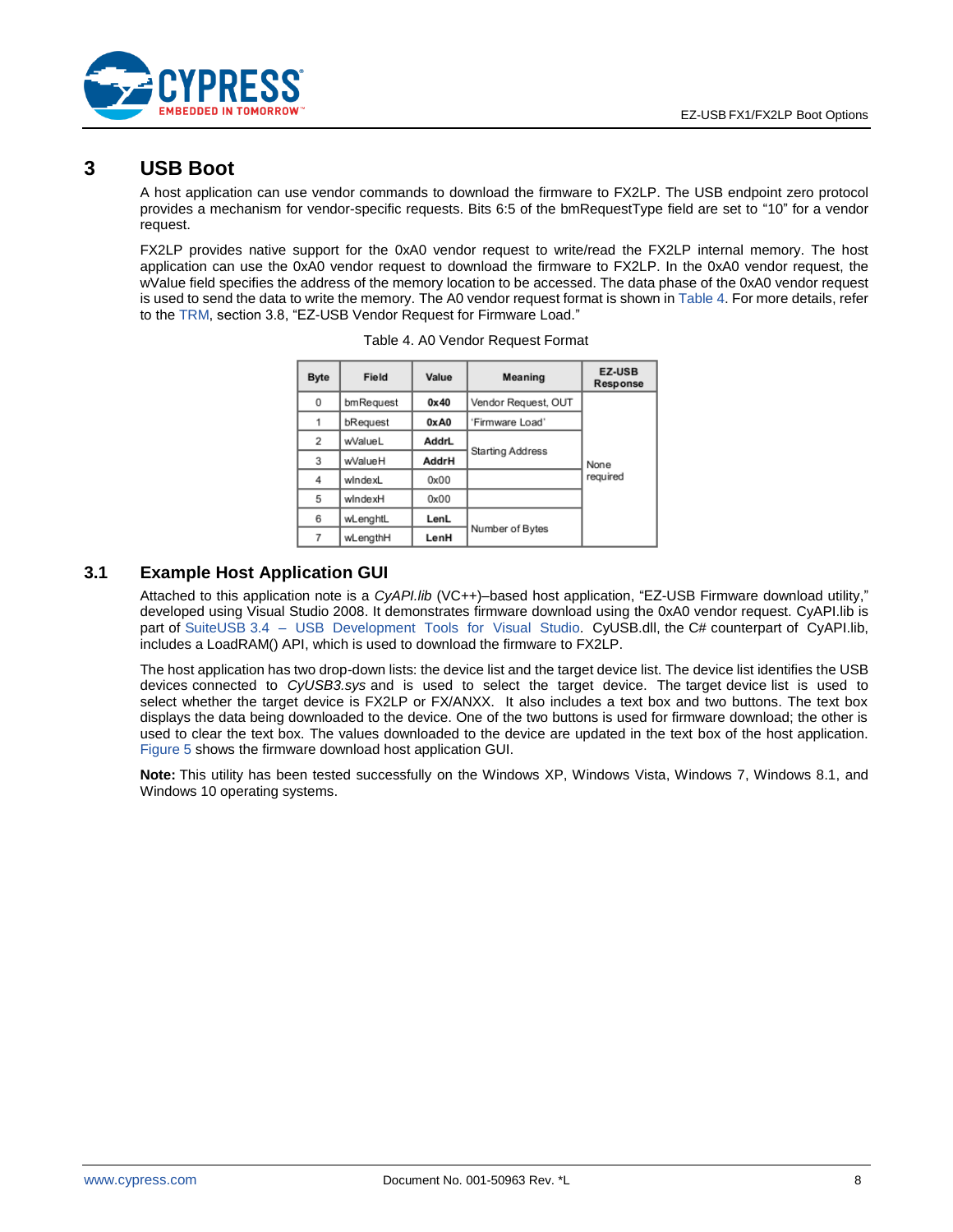<span id="page-8-0"></span>

| <b>EZ-USB Firmware download utility</b> |                |           |     |                   |                |                |                   |                |       |       |       |       |       |              |                   |           |  |  |
|-----------------------------------------|----------------|-----------|-----|-------------------|----------------|----------------|-------------------|----------------|-------|-------|-------|-------|-------|--------------|-------------------|-----------|--|--|
|                                         |                |           |     |                   |                |                |                   |                |       |       |       |       |       |              |                   |           |  |  |
|                                         |                |           |     |                   |                |                |                   |                |       |       |       | v     |       | <b>FX2LP</b> |                   |           |  |  |
|                                         |                |           |     |                   |                |                |                   |                |       |       |       |       |       |              |                   |           |  |  |
|                                         |                |           |     |                   |                |                |                   |                |       |       |       |       |       |              |                   |           |  |  |
| 0820                                    | 22             | 90        | R6  | 82                | RO.            | 30             | RO.               |                | 04 RO |       | 20 K6 | 0B    | 90    | R6           | 82                | <b>RO</b> |  |  |
| 0830                                    | 30             | E1        | 19  | E0                | 30             | E7             | 15                | 90             | E6    | 80    | E0    | 44    | 01    | FO           | 7F                | 14        |  |  |
| 0840                                    | 7E             | 00        | 12  | 07                | 87             | 90             | R6                | 80             | RO.   | 54    | FE    | FO    | 22 A9 |              | 07                | AE        |  |  |
| 0850                                    | 30             | AF        | 31  | 8F                | 82             | 8E             | 83                | A3             | E0    | 64    | 03    | 70    | 17    | AD           | 01                | 19        |  |  |
| 0860                                    | ED             | 70        | 01  | 22                | 8F             | 82             | 8E                | 83             | E0    | 7C    | 00    | 2F    | FD    | ЕC           | ЗЕ                | FE        |  |  |
| 0870                                    | ΑF             | 0.5       | 80  | DF                | E <sub>4</sub> | FR             | FF                | 22             | 90    | E6    | 82    | ЕO    | 44    | CO.          | FO                | 90        |  |  |
| 0880                                    | E6             | 81        | F0  | 43                | 87             | 01             | 00                | 00             | 00    | 00    | 00    | 22    | 74    | 00           | F5                | 86        |  |  |
| 0890                                    | 90             | FD        | A5  | 7C                | 05             | A3             | E5                | 82             | 45    | 83    | 70    | F9    | 22    | 90           | 10                | 00        |  |  |
| 08A0                                    | RO.            | 70        | 15  | A3                | E0             | B4             | 10                | 10 A3          |       | E0    | B4    | OK    | 0B    | 75           | 98                | 5A        |  |  |
| 08B0                                    | 90             | E6        | 08  | 74                | 01             | FO             | C <sub>2</sub>    | 8E             | 22    | CO.   | E0    | CO.   | 83    | CO.          | 82 D <sub>2</sub> |           |  |  |
| 08C0                                    | 01             | 53        | 91  | <b>RF</b>         | 90             | R6             | 5D                | 74             | 01    | FO DO |       | 82 DO |       | 83           | DO KO             |           |  |  |
| 08DO                                    | 32             | CO.       | E0  | CO.               | 83             | CO.            | 82 D <sub>2</sub> |                | -03   | 53    | 91    | EF    | 90    | E6           | 5D                | 74        |  |  |
| 08E0                                    | 08             | F0        | DO. | 82                | DO             | 83             | DO.               | <b>EO</b>      | 32    | CO.   | E0    | CO.   | 83    | CO.          | 82                | 53        |  |  |
| 08F0                                    | 91             | <b>RF</b> | 90  | E6                | 5D             | 74             | 02                | FO DO          |       |       | 82 DO | 83 DO |       | RO.          | 32                | 90        |  |  |
| 0900                                    | E7             | 40        | E5  | 1F                | FO             | E <sub>4</sub> | 90                | E6             | 8A FO |       | 90    | E6    | 8B    |              | 04 FO D3          |           |  |  |
| 0910                                    | 22             | 90        | E7  | 40                | R <sub>5</sub> | 1A             | FO.               | E <sub>4</sub> | 90    | E6    | 8A    | FO    | 90    | R6           | 8B.               | 04        |  |  |
| 0920                                    | FO.            | D3        | 22  | 85                | 99             | 1B             | C <sub>2</sub>    | 98 AF          |       | 1B    | 22    | 8F    | 99    | 30           | 99.               | <b>FD</b> |  |  |
| 0930                                    | C <sub>2</sub> | 99        | 22  | 90                | E6             | <b>BA</b>      | RO.               | F5             |       | 1F D3 | 22    | 90    | R6    | BA EO        |                   | F5        |  |  |
| 0940                                    |                | 1A D3     | 22  | D3                | 22             | D3             |                   | 22 D3 22 D3    |       |       | 22    | D3    | 22    | DЗ           | 22 D3             |           |  |  |
| 0950                                    | 22             | 32        | 32  | 32                | 32             | 32             |                   | 32 32 32       |       | 32    | 32    | 32    | -32   | 32           | 32 32             |           |  |  |
| 0960                                    | 32             | 32        |     |                   |                |                |                   |                |       |       |       |       |       |              |                   |           |  |  |
| 0970                                    |                | 32 32 32  |     |                   |                |                |                   |                |       |       |       |       |       |              |                   |           |  |  |
| Toggle 8051 Reset (00)                  |                |           |     |                   |                |                |                   |                |       |       |       |       |       |              |                   |           |  |  |
|                                         |                |           |     |                   |                |                |                   |                |       |       |       |       |       |              |                   |           |  |  |
|                                         |                |           |     |                   |                |                |                   |                |       |       |       |       |       |              |                   |           |  |  |
|                                         |                |           |     |                   |                |                |                   |                |       |       |       |       |       |              |                   |           |  |  |
|                                         |                |           |     |                   |                |                |                   |                |       |       |       |       |       |              |                   |           |  |  |
|                                         |                |           |     | Download Firmware |                |                |                   |                |       |       |       |       | Clear |              |                   |           |  |  |
|                                         |                |           |     |                   |                |                |                   |                |       |       |       |       |       |              |                   |           |  |  |

Figure 5. Firmware Download Host Application

**Note:** This example host application works only with the *CyUSB3.sys* driver.

#### **3.1.1 Implementing EZ-USB Firmware Download Utility**

The host application that comes with this application note demonstrates firmware download to FX2LP from the USB Host. This method eliminates the need to store the firmware on a large EEPROM, enabling you to use a smaller, less expensive EEPROM.

In this case, the host first holds the CPU in reset and uses the EZ-USB default USB Device to download the firmware. Then the host takes the CPU out of reset so that it can execute the downloaded code. Firmware download to FX2LP is done using A0 vendor commands. The host must write to the CPUCS register to put the CPU in or take it out of reset. Use the 8051RES bit (bit 0) of the CPUCS register of FX2LP to reset or run the 8051. The USB Host can write to this bit through the 0xA0 vendor request. The host writes '1' to reset the 8051 and '0' to run the 8051.

The 0xA0 firmware load request may be used even after ReNumeration, but the request is valid only while the 8051 is held in reset.

If the application implements vendor-specific USB requests and the firmware load feature is not required, then do not use the bRequest value 0xA0 for your custom requests. To avoid future incompatibilities, vendor requests 0xA0 to 0xAF are reserved by Cypress.

Keil µVision2 is used to develop the firmware for FX2LP. It outputs the firmware in the Intel hex format [\(http://microsym.com/editor/assets/intelhex.pdf\)](http://microsym.com/editor/assets/intelhex.pdf). This firmware file is parsed to obtain the firmware image, which is downloaded to FX2LP. The EZ-USB Firmware download utility parses the firmware file and downloads the firmware image to FX2LP.

**Note:** Because of the difference in address of CPUCS (0x1F92 for AN21xx, FX, FX1 and 0xE600 for FX2LP) and register addresses between the AN21xx, FX and FX1, and FX2LP series of chips, the Vend\_ax firmware to be used differs between the two. The host application demonstrates firmware download to AN21xx and FX as well to expose the Vend\_ax firmware in an easily usable ArrayList format. AN45471 – [Create Your Own USB Vendor Commands](http://www.cypress.com/?rID=34485)  [Using FX2LP p](http://www.cypress.com/?rID=34485)rovides more details on vendor commands and how to test the ones included in Vend\_ax, which defines several vendor commands.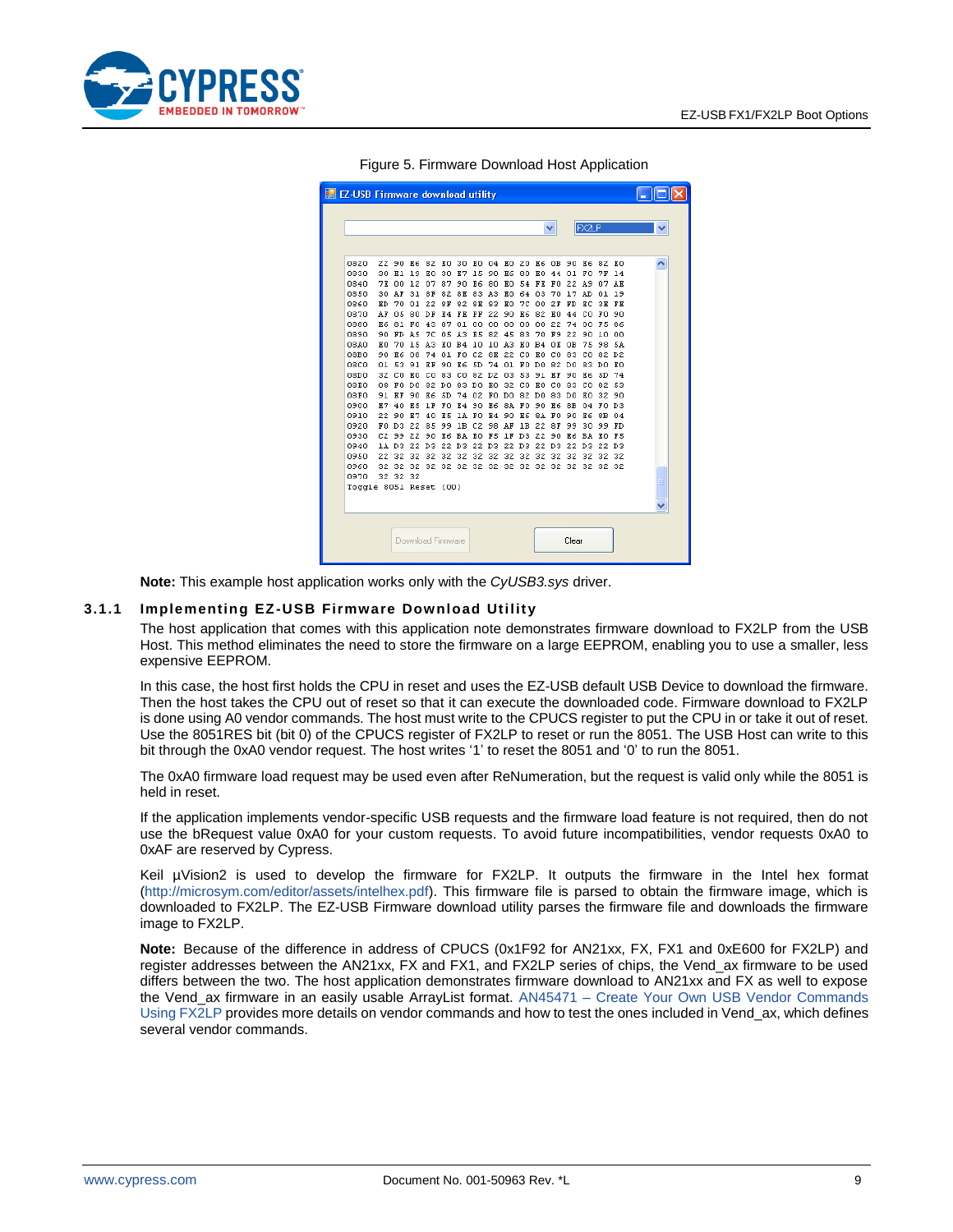

#### **3.1.2 Algorithm**

A 0xA0 vendor request can access only the internal memory of FX2LP. When part of the firmware resides in external memory, then you need a method to access external memory. The Vend\_ax example, which is part of the DVK, is used for this purpose. You can find it at *C:\Cypress\USB\CY3684\_EZ-USB\_FX2LP\_DVK\1.1\Firmware\Vend\_ax* (location may vary based on installation) after installing the DVK. This firmware implements the 0xA3 vendor request for read/write to the FX2LP external memory. This vendor request can access internal memory as well.

#### **Standard Intel Hex Format**

Each line in a hex file has the same basic structure and is called a "record." Each record has six parts, as follows:

- **Start code**: One character, an ASCII colon ':'
- **E** Byte count: Two hex digits, a number of bytes (hex digit pairs) in the data field
- **E** Address: Four hex digits, a 16-bit address of the beginning of the memory position for the data
- **Record type**: Two hex digits, 00 to 05, defining the type of data field
- **Data**: A sequence of *n* bytes of the data themselves, represented by 2*n* hex digits
- Checksum: Two hex digits, the least significant byte of the two's complement of the sum of the values of all fields except fields 1 and 6 (start code ":" byte and two hex digits of the checksum)

**Note:** For more details on the hex file format, read th[e specification.](http://microsym.com/editor/assets/intelhex.pdf)

<span id="page-9-0"></span>[Figure 6](#page-9-0) shows the algorithm used to download the firmware to FX2LP through the host application.

START Parse Firmware External Memory Component? Download Vend\_ax firmware Download External Memory Component whiload External Download Internal Download Internal Download Internal Memory Component of Firmware **STOP** YES NO

Figure 6. Firmware Download Algorithm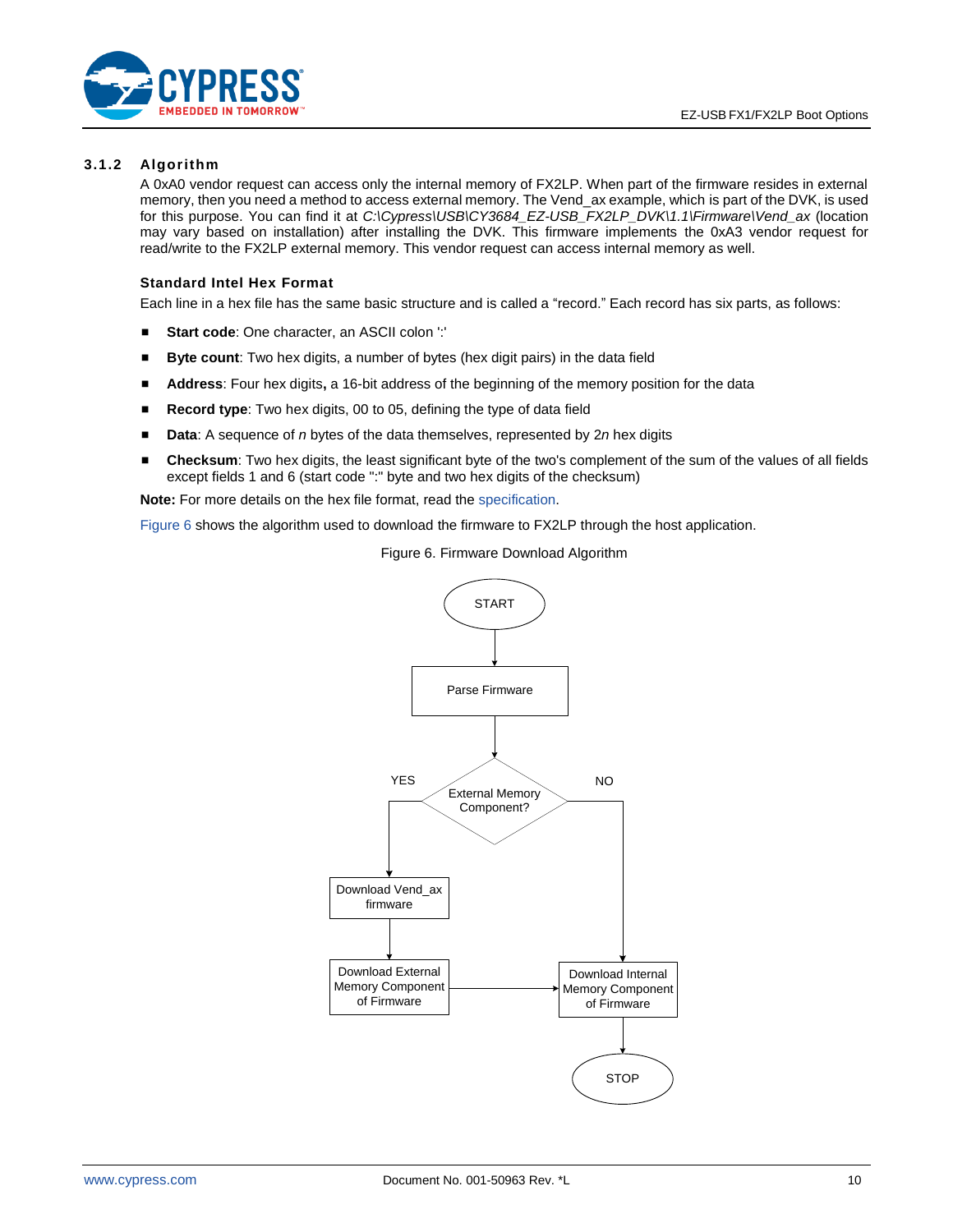

#### **Functions in EZ-USB Firmware Download Utility**

The functions in the host application are:

- **WndProc(message %m):** This user-defined function processes messages sent to a window.
- **CPU\_Reset(bool ON):** This function resets or runs the FX2LP CPU based on a Boolean input. If input is true, then the CPU is placed in Reset; if input is false, the CPU is allowed to run.
- GetDevice(): This function populates the Device\_List drop-down list with the devices bound to *CyUSB*.sys and gets a handle on them.
- **Error(String^ err):** This function is used to print error messages.
- **InitVendAX(bool FX2LP):** This function is used to initialize an array (VendAX) that contains the Vend\_ax firmware. A Boolean input to this function specifies whether the firmware contains an external memory component. The VendAX array is used to download the Vend\_ax firmware to FX2LP.
- **Firmware** Download(String<sup> $\land$ </sup> file): This function uses the path of the firmware file as input to parse and downloads the firmware to FX2LP. When "VendAX" is passed as input, this function downloads the Vend\_ax firmware to FX2LP. If the firmware has an external memory component, then this function is called recursively for downloading the Vend\_ax firmware. The FX2LP internal RAM is 16 KB. It is 8 KB for the predecessors of FX2LP (AN21xx, FX, and so on). Because 0xA3 can access internal and external memory, the host application uses 0x2000 as the start location of external memory to simplify the algorithm.

### <span id="page-10-0"></span>**3.2 Automated Firmware Download Using the Script File**

[Control Center](http://www.cypress.com/documentation/software-and-drivers/ez-usb-fx3-software-development-kit) can create scripts that can automatically download the firmware to FX2LP/FX1. To use this technique, FX2LP/FX1 is booted with a VID/PID through 'C0 Load', as explained in the section [C0 Load: Loading USB IDs from](#page-1-2)  [I2C Device.](#page-1-2) The INF file binds this VID/PID (Bootloader VID/PID) to the script file that contains the recorded sequence for downloading the firmware. Upon enumeration, this firmware is downloaded to the device using the script file. The device then enumerates with the VID/PID contained in the downloaded firmware. The advantage of this method is that it eliminates the need to store the firmware on a large EEPROM. Therefore, a smaller and less expensive EEPROM can be used. It also automates firmware download from USB. The script feature is supported only by the Cypressprovided *CyUSB3.sys* driver.

**Note:** The VID/PID value used in the downloaded firmware should be different from that of the bootloader VID/PID. Otherwise, a recursive download of the firmware will occur.

#### **3.2.1 Creating the Script File**

After you have working firmware, create the script to download the firmware using the FX2LP DVK:

- 1. Disconnect the SDA line from the FX2LP (SW2 to "No EEPROM" position).
- 2. Connect your board to the computer using a USB cable.
- 3. Allow the board to enumerate with its default settings. It must appear as "Cypress FX2LP No EEPROM Device" (VID/PID 0x04B4/0x8613) for FX2LP and "Cypress EZ-USB FX1 No EEPROM Device" (VID/PID 0x04B4/0x6473) for FX1 in Device Manager. The procedure for binding the driver to the device is available in section 7.2.4, "Binding Cypress USB Driver for the Downloaded Firmware Image," of the [EZ-USB DVK User Guide,](http://www.cypress.com/?docID=37298) which is part of the DVK documentation.
- 4. Open Control Center.
- 5. Click the "Record" button in the top left corner of Control Center, as shown in [Figure 7.](#page-11-0)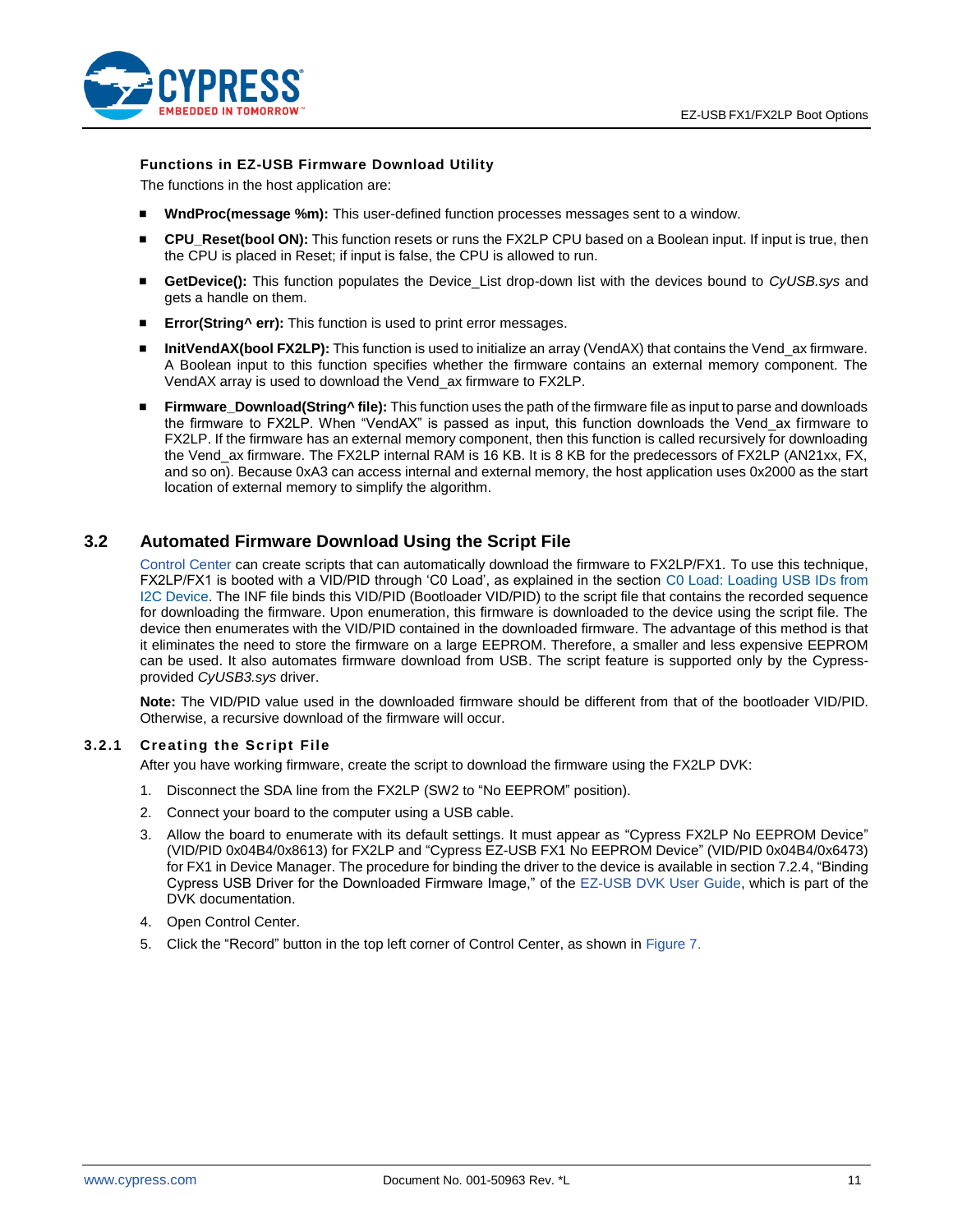<span id="page-11-0"></span>

| USB Control Center                                          |                                      |                       |                                                                                      | le e e    | $\mathbf{x}$ |
|-------------------------------------------------------------|--------------------------------------|-----------------------|--------------------------------------------------------------------------------------|-----------|--------------|
| Help<br>File<br>Program                                     |                                      |                       |                                                                                      |           |              |
| 中国西部公园                                                      |                                      |                       | URB Stat Abort Pipe Reset Pipe $\mathbf{X} \oplus \mathbf{C} \nsubseteq \mathcal{F}$ |           |              |
| E- Cypress FX2LP No EEPROM Device<br><b>Start Recording</b> | Descriptor Info                      | <b>Data Transfers</b> | Device Class Selection                                                               |           |              |
|                                                             | Transfer parameters<br>Text to send: |                       | Data to send (Hex):                                                                  |           |              |
|                                                             | Bytes to transfer:                   | 512                   | PktMode<br>F                                                                         |           |              |
|                                                             |                                      | <b>Transfer Data</b>  | <b>Transfer File</b>                                                                 | Clear Box |              |
|                                                             |                                      |                       |                                                                                      |           |              |
|                                                             |                                      |                       |                                                                                      |           |              |
|                                                             |                                      |                       |                                                                                      |           | лi           |

Figure 7. Start Recording the Script

- 6. Choose **Program** > **FX2** > **RAM** and select the firmware (hex file) for which the script is to be generated.
- 7. Once the program is successfully loaded into RAM, click the "Stop recording" button adjacent to the "Start recording button," shown in [Figure 8.](#page-11-1) Save the script with an *.spt* extension.
- <span id="page-11-1"></span>8. Name your file "*MyDevice.spt*" and save it. The script is now created.
	- **Note:** Sometimes script generation will fail because of an error generated by Control Center. If this occurs, close and open Control Center in admin mode and repeat the steps to create the script.

#### Figure 8. Stop Recording the Script

| $  -  $ e $ $<br>USB Control Center                    |                                                             |                      |                                                                                      |  |   |  |    |  |
|--------------------------------------------------------|-------------------------------------------------------------|----------------------|--------------------------------------------------------------------------------------|--|---|--|----|--|
| Program Help<br>File                                   |                                                             |                      |                                                                                      |  |   |  |    |  |
| 0 % 由口<br>咸<br>同<br>o                                  |                                                             |                      | URB Stat Abort Pipe Reset Pipe $\mathbf{X} \oplus \mathbf{C} \nsubseteq \mathcal{F}$ |  |   |  |    |  |
| E Cypress EX2LP Sample Device<br><b>Stop Recording</b> | Descriptor Info                                             | Data Transfers       | <b>Device Class Selection</b>                                                        |  |   |  |    |  |
|                                                        | Transfer parameters<br>Text to send:<br>Data to send (Hex): |                      |                                                                                      |  |   |  |    |  |
|                                                        | Bytes to transfer:<br>PktMode<br>512                        |                      |                                                                                      |  |   |  |    |  |
|                                                        |                                                             | <b>Transfer File</b> | Clear Box                                                                            |  | ۸ |  |    |  |
|                                                        |                                                             |                      |                                                                                      |  |   |  |    |  |
|                                                        |                                                             |                      |                                                                                      |  |   |  |    |  |
| Programming succeeded.                                 |                                                             |                      |                                                                                      |  |   |  | лi |  |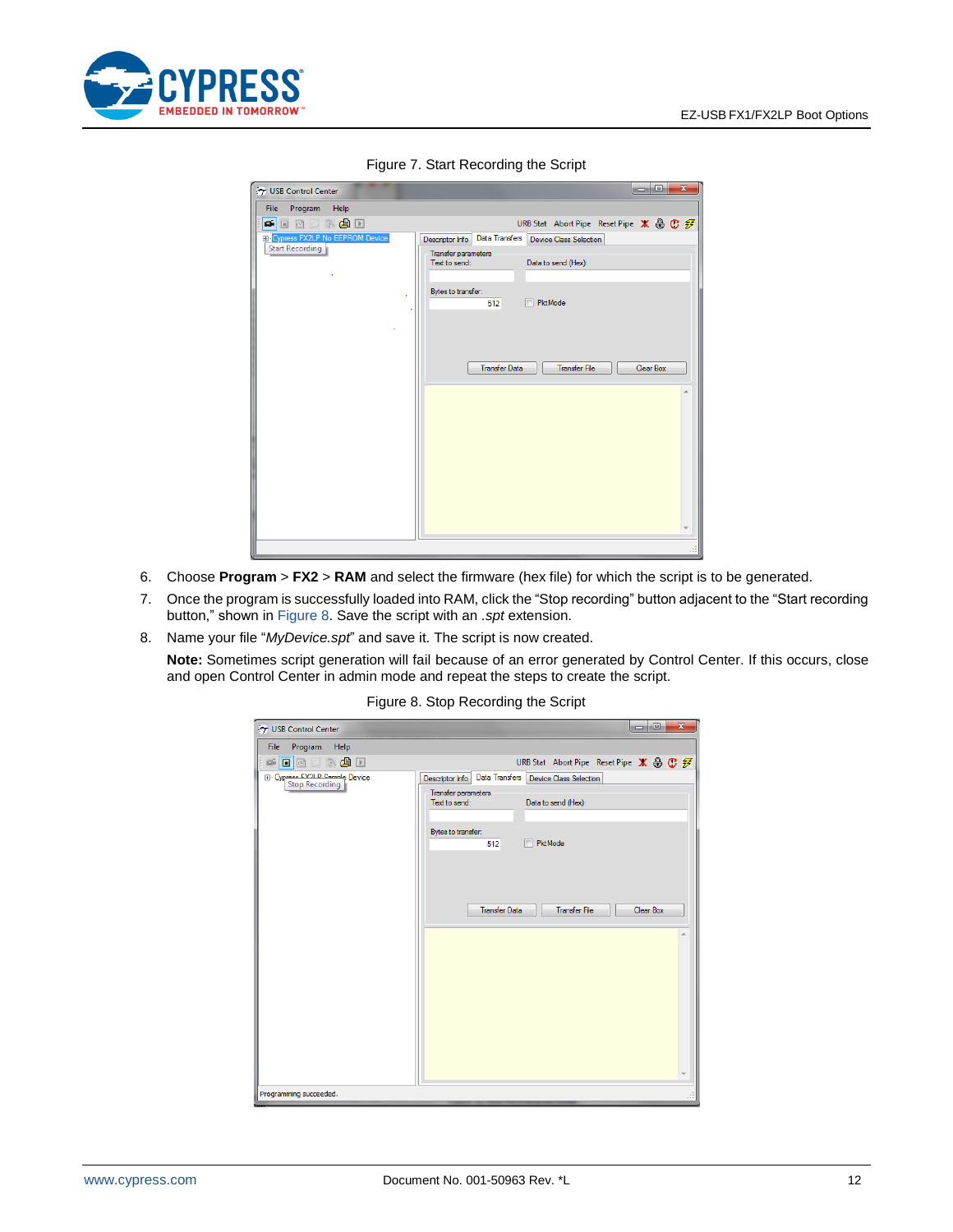

#### **3.2.2 Creating an INF File**

To use the script created previously to download the firmware, you must create an INF file. This file recognizes the VID/PID that was programmed onto the small EEPROM of the device. Then it loads the firmware onto the device using the script file. A sample INF file for demonstration is included as part of the application note project attachment. Detailed steps to create an INF file for the script-based firmware download are available in Part II of the [CyUSB3.sys](http://www.cypress.com/?docID=45919) [Programmer's Reference.](http://www.cypress.com/?docID=45919)

- 1. Start with the example INF file *cyusb3.inf* that comes with this application note. This file is commented upon and set up to run the script as easily as possible.
- 2. Open *cyusb3.inf* with a text editor, such as Notepad.
- 3. In *cyusb3.inf*, replace the 04B4/8613 VID/PID, which is the FX2LP standard bootloader VID/PID, with the VID/PID that was downloaded to the small EEPROM.
- 4. Replace the 04B4/1004 VID/PID, which is the bulk loop firmware VID/PID, with the VID/PID from your firmware.
- 5. Near the bottom of the INF file, in the "strings" section, ensure that the VIDs/PIDs shown match the entries for the VID/PID before script download and the VID/PID the device will enumerate with after firmware download. Place some meaningful text between the quotation marks.
- 6. Save the new INF file. The INF file attached to this application note includes a digital signature. Note that any changes made to the INF file will invalidate the digital signature in the catalog file. You will have to get the INF file certified. Or to use it without a signature, you will need to disable the driver signature enforcement feature in Windows 8, Windows 8.1, and Windows 10. Windows 7, Windows Vista, and Windows XP will give you a warning but allow binding without disabling the driver signature.

#### **3.2.3 Firmware Download Using the Script File**

The files that come with this application note download the bulk loop firmware (with VID 04B4 and PID 1004) into FX2LP using the script. The VID/PID value downloaded to the small EEPROM through C0 load is 04B4/8613. Therefore, INF files included will have these IDs specified. These files are available along with this application note in separate folders based on the OS and CPU architectures. You can either experiment with these VID/PID values, in which case you can directly use the attached files without any changes. If you want to experiment with different VID/PID values, change the following: the IIC file used to download to small EEPROM, the firmware to be downloaded to the RAM, the script file, and the INF file.

The default VID/PID to be used for experimenting with these files is 0x04B4/0x8613. The firmware VID/PID is 0x04B4/0x1004.

- 1. After the script, INF file, and board are ready, download the firmware to the FX2LP device using the script.
- 2. Ensure that the script, driver files, and INF file are in the same folder.
- 3. Connect the board to the host and bind it manually to the driver provided in the "Drivers" folder of the application note attachment.
- 4. Different INF files are provided for Windows XP, Windows Vista, Windows 7, Windows 8, and Windows 8.1 (32 bit and 64 bit) with this application note in the "Drivers" folder. Choose the INF file that corresponds to your OS.

## <span id="page-12-0"></span>**4 Boot from External Parallel Memory**

You can connect a parallel memory externally on the EZ-USB address/data bus. The firmware is not loaded in the EZ-USB internal RAM; instead, it is run directly from the external parallel memory. This memory can be flash, EEPROM, or any other parallel memory.

**Note:** Only 128-pin packages have an external address/data bus. Therefore, this application is limited to these parts: CY7C68013A-128AXC, CY7C68014A-128AXC, CY7C64713-128AXC, and CY7C64714-128AXC.

To meet the requirements of this mode, you need to make some modifications to the firmware and development boards.

### <span id="page-12-1"></span>**4.1 Boot Requirements**

1. The code memory for this mode must be in the external parallel memory. If the EA input pin is set to logic HIGH on power-on reset, the memory map of EZ-USB FX2LP is modified so that the entire external 64-KB memory is mapped as code space, and the complete internal memory (main RAM) is used as data space.

**Note:** Setting EA=1 puts EZ-USB in a Harvard architecture configuration, compared with the other Von Neumann architecture configurations of EZ-USB.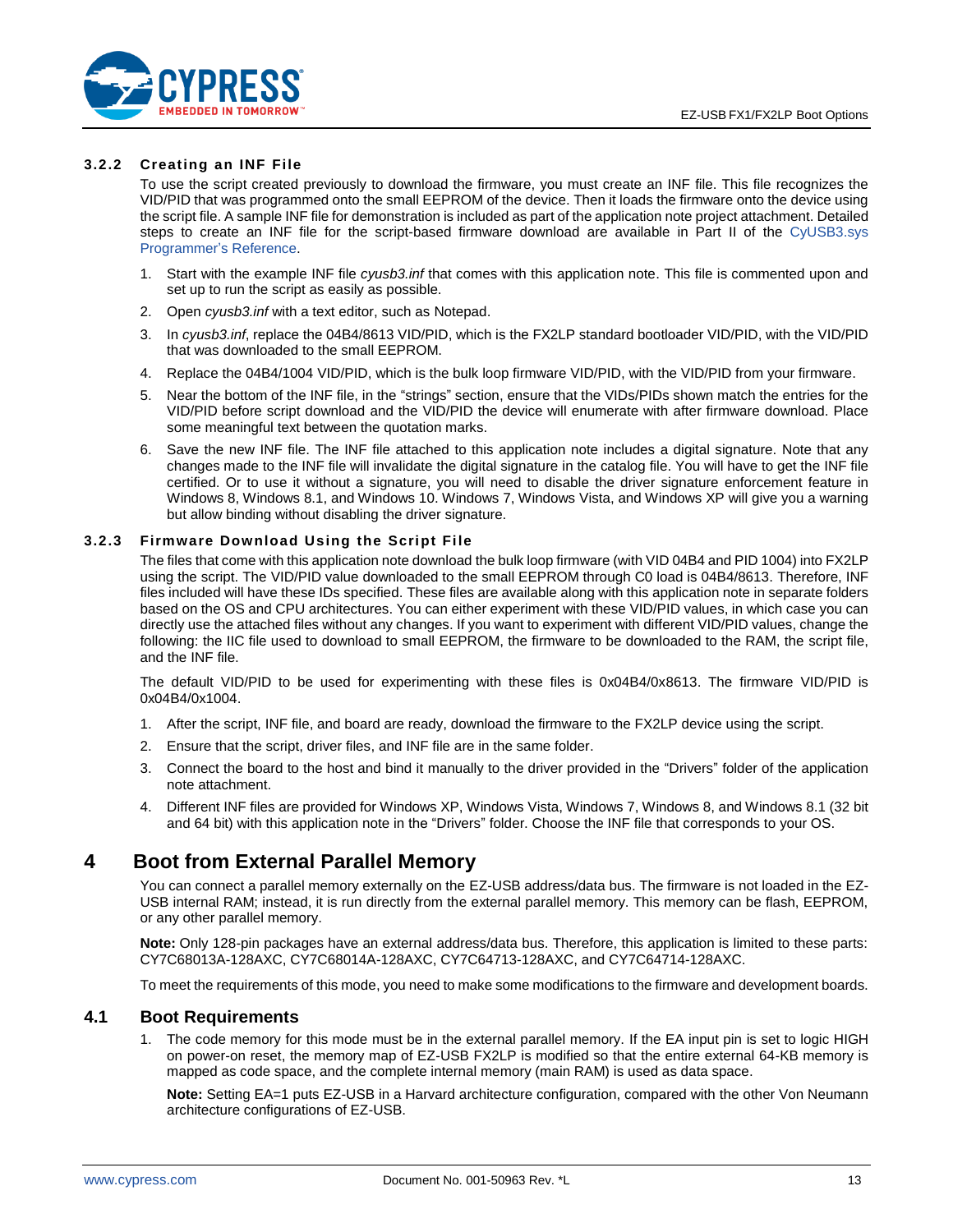

- 2. EZ-USB first tries to boot from the serial EEPROM on the I<sup>2</sup>C bus. It checks for 0xC0 and 0xC2 as first bytes to determine which boot method to use. To avoid a serial EEPROM bootload, there should be no serial EEPROM on the I<sup>2</sup>C bus. If an external serial EEPROM is connected, the first byte must not have the values 0xC0 or 0xC2.
- 3. Satisfying these two requirements ensures that EZ-USB looks for firmware in the external memory on the address/data bus and starts executing code from address 0x0000 on power-on reset if the jumper setting on the FX2LP DVK is MM0=IN and MM1=OUT. Refer to section 4.8, "Memory Maps," of the [EZ-USB DVK User Guide](http://www.cypress.com/?docID=37298) for details on the memory map on the FX2LP DVK.
- <span id="page-13-1"></span>4. The WinBond W27C512-45Z parallel EEPROM used for testing has an access time of 45 ns. For more information on the W27C512-45Z, see the [W27C512 datasheet.](http://www.kosmodrom.com.ua/pdf/W27C512-45Z.pdf) A possible replacement part is the Atmel AT27C512R. For more information, see the [AT27C512R datasheet.](http://www.atmel.com/dyn/resources/prod_documents/doc0015.pdf) [Figure 9](#page-13-1) shows the connection details. Make certain that the chip has sufficient power; some chips may require more power than that which the DVK supports.<sup>1</sup>



Figure 9. Connection Details for External Parallel Memory

The external parallel memory should have the following characteristics:

- □ Fast enough access time to enable EZ-USB to read code. See th[e FX2LP](http://www.cypress.com/?id=193&rtID=107) datasheet for details on access time tACC1.
- □ The raw binary image of the firmware should be loaded on the external parallel memory from location 0x0000 without any start bytes, unlike the IIC file image that goes on the serial EEPROM. The hex file generated by the Keil software is in the Intel hex format. It cannot be loaded directly. Convert it to the raw binary file format before loading it on the external parallel memory, unless the programmer utility does it automatically. The ALL-100 programmer has been tested successfully for programming the WinBond W27C512-45Z parallel EEPROM on the FX2LP DVK. Its software package has a utility to convert the Intel hex file into a raw hex file. The IIC file generated by the hex2bix utility inserts the start byte in the firmware image; it should not be used to load on the external parallel memory.
- 5. The setup data pointer can access only the internal memory locations from 0x0000 to 0x3FFF and 0xE000 to 0xE1FF. If the firmware uses SUDPTRH:L for pointing to the descriptors for enumeration, the descriptors must be stored in the internal data space. In this boot method, the descriptors are stored with the firmware in the code memory that is completely external to EZ-USB. Therefore, the descriptors should be unconditionally copied from the external memory to the internal memory at startup.

### <span id="page-13-0"></span>**4.2 Firmware Modifications**

You can modify any firmware based on the EZ-USB framework as part of th[e CY3684 DVK](http://www.cypress.com/?rID=14321) contents to run from external parallel memory. As explained in the section [Boot Requirements,](#page-12-1) make sure that the descriptors are unconditionally copied into the EZ-USB internal memory (main RAM). The modifications in the EZ-USB framework follow.

- 1. In *fw.c*, there is a descriptor setup section after TD\_Init() in the main function. In this section, remove the if condition "if ((WORD)&DeviceDscr & 0xC000)", and whatever code (mostly descriptor copying) resides in this if condition is carried out unconditionally. It ensures that the standard USB descriptor (Device/Configuration Descriptors) values are always copied into the internal memory (main RAM).
- 2. Change the line that copies these standard USB descriptors from external memory to internal memory to let the compiler know that the descriptors stored in the external memory are actually in code memory: Change "\*((BYTE xdata \*)IntDescrAddr+i) = \*((BYTE xdata \*)ExtDescrAddr+i);" to "\*((BYTE xdata \*)IntDescrAddr+i) = \*((BYTE code \*)ExtDescrAddr+i);".

 $\overline{a}$ 

<sup>1</sup> Cypress has not tested the Atmel AT27C512R. The AT27C512R is a possible replacement part based only on datasheet review. This is an OTP part. Reprogrammable parts with slower access times work with FX2LP running at 24 MHz.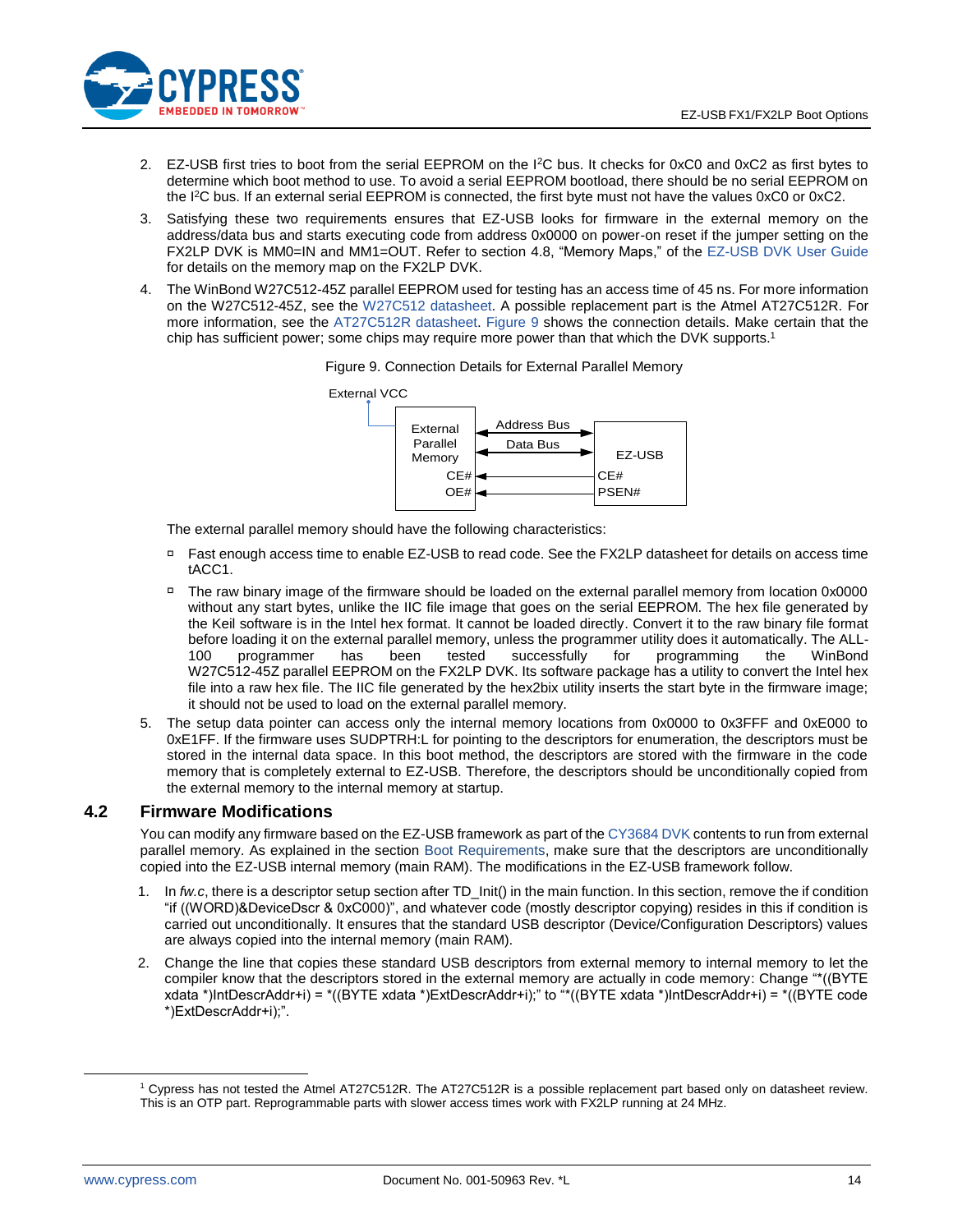

3. Include class-specific descriptors in the external-to-internal copying for applications in which class-specific descriptors are defined. For the HID KB example, three descriptor pointers—pHIDDscr, pReportDscr, and pReportDscrEnd—are now updated in the main function. Updated offsets are applied to them and in the main function. Their re-evaluation in the DR\_GetDescriptor function (function in *periph.c*) is removed.

### <span id="page-14-0"></span>**4.3 Hardware Modifications**

The most necessary hardware modification is to set the EA pin to logic 1. However, when using the DVK boards, certain hardware connections must be modified to run EZ-USB from the external parallel memory. These modifications apply to both the [CY3686 DVK](http://www.cypress.com/?rID=14320) an[d CY4611B DVK.](http://www.cypress.com/?rID=14406)

#### **4.3.1 Board Modifications**

- 1. The DVK boards come with a SRAM (U3 on CY3686 and U4 on CY4611B) on the address/data bus. To prevent bus contention, remove or disable this chip. Setting SRAM chip enable (Pin 5, RAMCE#) to logic 1 disables the chip.
- 2. The control signals to the SRAM are routed through the GAL22LV10C chip (U2), which translates the external parallel memory access signals before sending signals out to the SRAM. Remove GAL22LV10C from the socket or reprogram it to prevent these signals from going through the chip.
- 3. Make sure that the serial EEPROM on the I<sup>2</sup>C bus is disconnected or disabled. To disable it, set SW2 to "No EEPROM" on CY3686 and remove jumper J22 on CY4611B.

## <span id="page-14-1"></span>**5 Summary**

This document described the boot options available in FX1/FX2LP, their significance, advantages, and disadvantages. Using this information, you will be able to choose the best boot option to use for your end application.

### **About the Author**

Name: Prajith Cheerakkoda

Title: Applications Engineer Sr.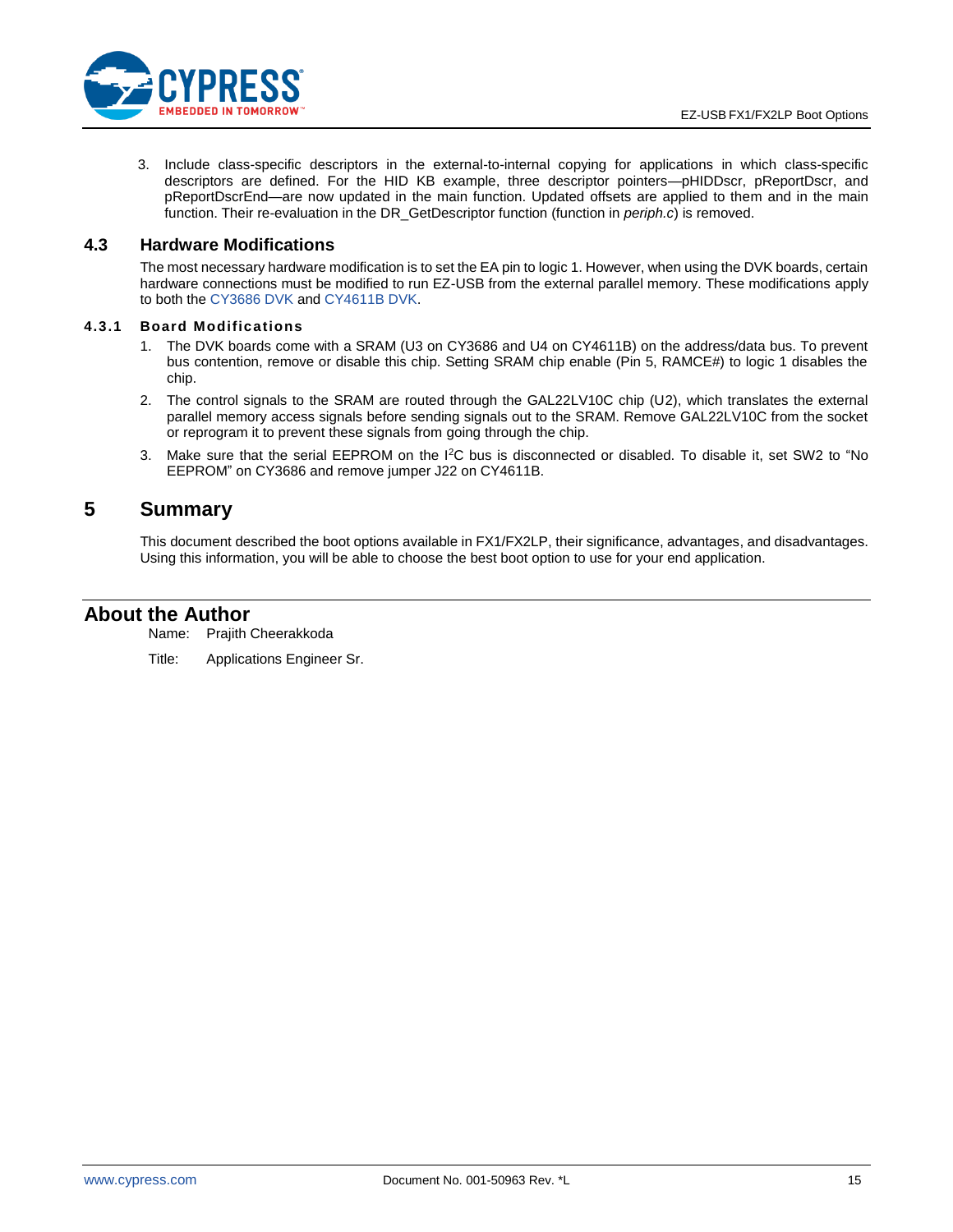

# <span id="page-15-0"></span>**Document History**

### Document Title:AN50963 - EZ-USB FX1/FX2LP Boot Options

Document Number: 001-50963

| <b>Revision</b>  | <b>ECN</b> | Orig. of<br>Change  | <b>Submission</b><br><b>Date</b> | <b>Description of Change</b>                                                                                                                                                     |
|------------------|------------|---------------------|----------------------------------|----------------------------------------------------------------------------------------------------------------------------------------------------------------------------------|
| $***$            | 2631792    | KFR/<br><b>PYRS</b> | 01/07/2009                       | New application note.                                                                                                                                                            |
| $^*A$            | 3022458    | AASI                | 09/03/2010                       | Major content update                                                                                                                                                             |
| $*_{\mathsf{B}}$ | 3121045    | AASI                | 12/27/2010                       | Added demonstration files for XP 64-bit environment                                                                                                                              |
| *C               | 3210023    | AASI                | 03/30/2011                       | Added link to firmware download through host application code example.                                                                                                           |
| $*D$             | 3443980    | AASI                | 11/21/2011                       | Modified entire document to discuss all four methods of firmware download.<br>Updated template according to current CY standards.                                                |
| *E               | 3757038    | <b>PRJI</b>         | 09/27/2012                       | Major content update.                                                                                                                                                            |
| *F               | 3848173    | <b>PRJI</b>         | 12/20/2012                       | Updated<br>Programming I2C EEPROM (Updated 2 <sup>nd</sup> point only in page 4) under I2C Boot.                                                                                 |
| *G               | 4333400    | <b>PRJI</b>         | 04/04/2014                       | Updated in new template.                                                                                                                                                         |
| *H               | 4609884    | <b>PRJI</b>         | 12/29/2014                       | Sunset review                                                                                                                                                                    |
| *1               | 4684656    | <b>AMDK</b>         | 03/16/2015                       | Complete AN revamp. Updated documentation and attached project files to<br>work with latest CyUSB3.sys driver.                                                                   |
| *J               | 4825914    | <b>NIKL</b>         | 07/06/2015                       | Updated template                                                                                                                                                                 |
| *K               | 5732688    | AESATP12            | 05/16/2017                       | Updated logo and copyright.                                                                                                                                                      |
| *L               | 6162207    | <b>HENA</b>         | 05/01/2018                       | Added links to the app note webpage, USB High Speed Code examples<br>webpage and USB 3.0 Product family webpage.<br>Updated sections 2.2, 2, 4, 3.1 and 3.2.<br>Redrew Figure 6. |
|                  |            |                     |                                  | Added files to be attached with the app note.                                                                                                                                    |